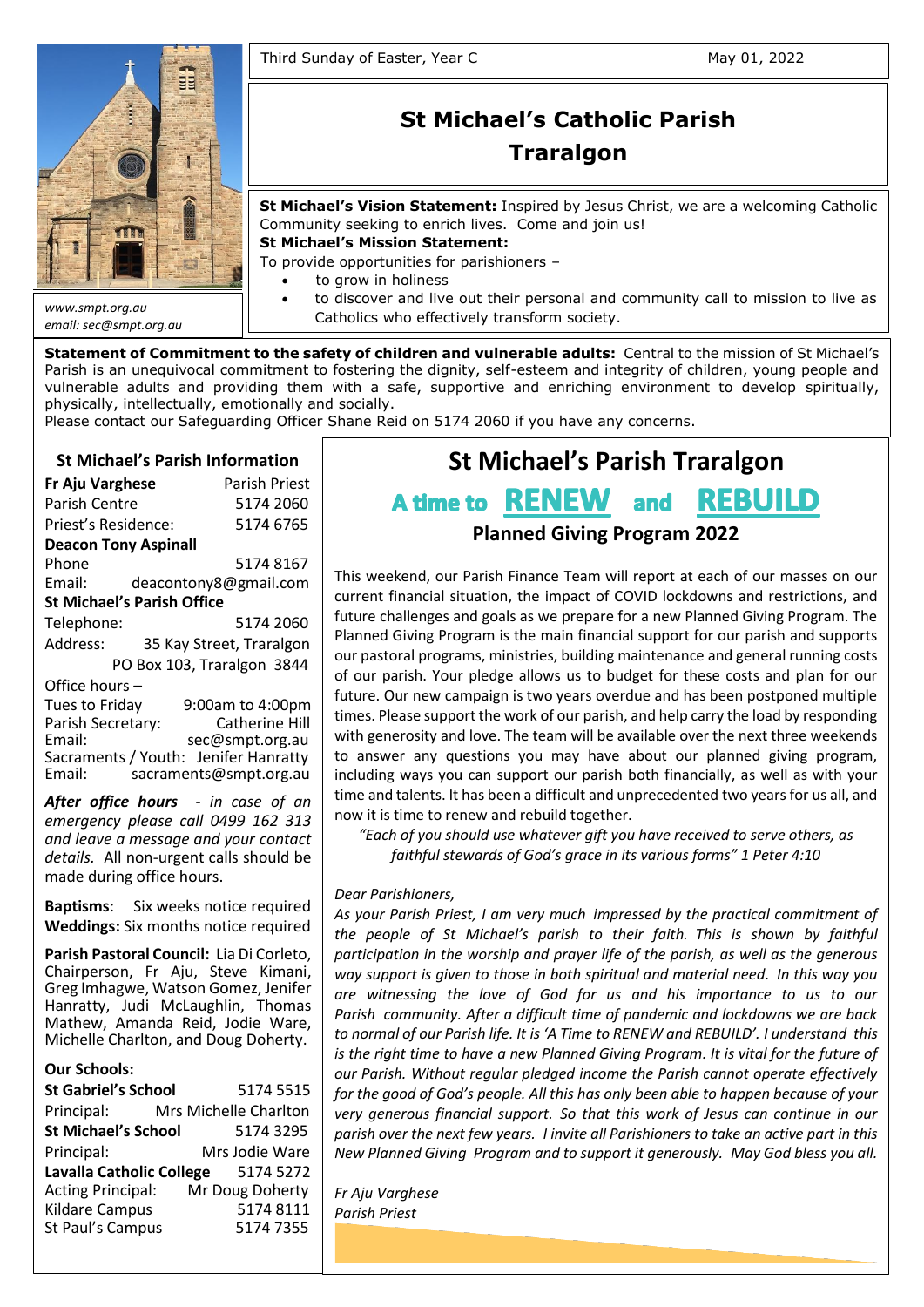| <b>Sunday Mass Times</b>  |                                                             |  |  |  |
|---------------------------|-------------------------------------------------------------|--|--|--|
| Saturday                  | 5:00pm Mass                                                 |  |  |  |
| Sunday                    | 9:30am & 5:00pm Mass                                        |  |  |  |
| <b>Weekday Mass Times</b> |                                                             |  |  |  |
| Tuesday May 03            | 9:30am Mass                                                 |  |  |  |
| Wednesday May 04          | 11:00am Reconciliation<br>11:00am Adoration<br>12:00pm Mass |  |  |  |
| Thursday May 05           | 9:30am Mass                                                 |  |  |  |
| Friday May 06             | 9:30am Mass                                                 |  |  |  |

**PLEASE PRAY FOR:** those who have died recently including Bev Brown, John Cleaver and Margaret McColl and those whose anniversaries occur at this time including Merrilyn Lia, Ted McEntee, Sheila and Ted Caldwell, Laurence John and Bob Williams.

*Lord, let your perpetual light shine upon them. May they rest in peace. Amen.*

**WE PRAY FOR THOSE WHO ARE SICK: i**ncluding Peter Dal Pra, Ann-Maree Daly, Gary Donchi, Bill Edgar, Kevin Fitzsimon, Bernadette Formaran, Fr Frank Freeman, Marj Gilbert, Carolyn Gleeson, Jacqui Granville, Barbara Greaves, Ellen Hammond, Jenny Hansch, Robert Hazelman, Imogen Hillier,



Joyce Martin, Ivy May, Deborah McKerchar, Ben Melenhorst, Maree Morris, Henry Polo, Joan Riggall, Theresa Rosello, Kath Ryan, Jerry Templer, Damiano Tripodi, Julie Vaz, Brian Vivian, Celie Smith, Sharon Veleff, George Walkan, Roy Ward, Kelly Maher, Victoria Rohli, and Trish Sweeney, and all those we hold dear in our hearts.

**GOOD SHEPHERD SUNDAY:** Next Sunday is the Fourth Sunday of Easter, also known as Good Shepherd Sunday. This reflects the reading from John (10:27-30) where Jesus is described as 'the Good Shepherd'.

It is also Vocation Sunday when we give thanks for all our priests, deacons and seminarians. We will have a leaving collection in support of the Diocesan Bursary Fund for the education of students for the priesthood at all Masses next weekend.



# **"LET'S WALK TOGETHER" A Celebration of our Diocese!**

As the first phase of the Synodal Process, 'Listening and Discernment in the Local Churches', concludes, a Diocesan Pre-Synodal celebration has been called by

Bishop Greg Bennet, inviting people from parishes, schools and agencies throughout the Diocese to join him and the clergy for a Liturgy of the Word, followed by afternoon tea.

You are invited to join this celebration on the 1<sup>st</sup> May 2022 at **2.00pm at St Kieran's Church, Lloyd St, Moe.** We look forward to seeing you there!

| THIS WEEK'S EVENTS:             |                                  |  |  |  |
|---------------------------------|----------------------------------|--|--|--|
| Tuesday May 03                  |                                  |  |  |  |
| 1:30 <sub>pm</sub>              | Sacraments Team Meeting,         |  |  |  |
|                                 | Parish Centre                    |  |  |  |
| $6:00$ pm                       | Parish Pastoral Council Meeting, |  |  |  |
|                                 | Parish Centre                    |  |  |  |
| Wednesday May 04                |                                  |  |  |  |
| 1:00 <sub>pm</sub>              | Wednesday pm Cells group,        |  |  |  |
|                                 | Parish Centre                    |  |  |  |
|                                 | Liturgy Team Meeting,            |  |  |  |
| 5:30pm                          | Parish Centre                    |  |  |  |
| Thursday May 05                 |                                  |  |  |  |
| 9:30am                          | St Gabriel's Whole School Mass,  |  |  |  |
|                                 | St Michael's Church              |  |  |  |
| 10:30am                         | Charismatic Prayer Meeting,      |  |  |  |
|                                 | St Michael's Church              |  |  |  |
| Friday May 06                   |                                  |  |  |  |
| 11:30am                         | St Michael's School Mass,        |  |  |  |
|                                 | St Michael's Church              |  |  |  |
| Saturday May 07 - Sunday May 08 |                                  |  |  |  |
| Planned Giving Program          |                                  |  |  |  |

**BAPTISMS:** The next Baptism Preparation Meeting will be held on **Tuesday May 10 at 7:00pm** in the Church. Please contact the Parish Office on 5174 2060 if you are interested in attending.



# **CONFIRMATION NEWS:**

Enrolment forms are now available from the Parish office for Confirmation families. Confirmation will be celebrated on Friday June  $3^{rd}$ . A parent information night will be held in the Church Wednesday 11<sup>th</sup> May at 7pm.



**PARISH MORNING TEA:** The CWL will be hosting a morning tea in the Mary MacKillop School Hall after mass on **Sunday May 15** to raise funds for Caritas. It is a wonderful chance to catch up with other parishioners while supporting a

really worthy cause. Don't forget to pop the date in your diary and bring some cash along on the day for the market stall and other fundraising activities.

#### **OUR LADY OF SORROWS:**

The Most Holy Family invites you to come spend a day with us to celebrate Our Lady of Compassion at St Brigid's Church Cowarr, on Saturday May 14. The day begins at 9am with Adoration and Confession, followed by Benediction, the Procession and Crowning of Our Lady's Statue, Holy Mass and closes with the Divine Mercy Chaplet from 3pm. Please contact Pat Crozier if you have any questions or would like some further information on 0400 218 417.

**Our office will be closed on Wednesday May 4th as our team will be attending a Diocesan Staff Conference in Warragul.**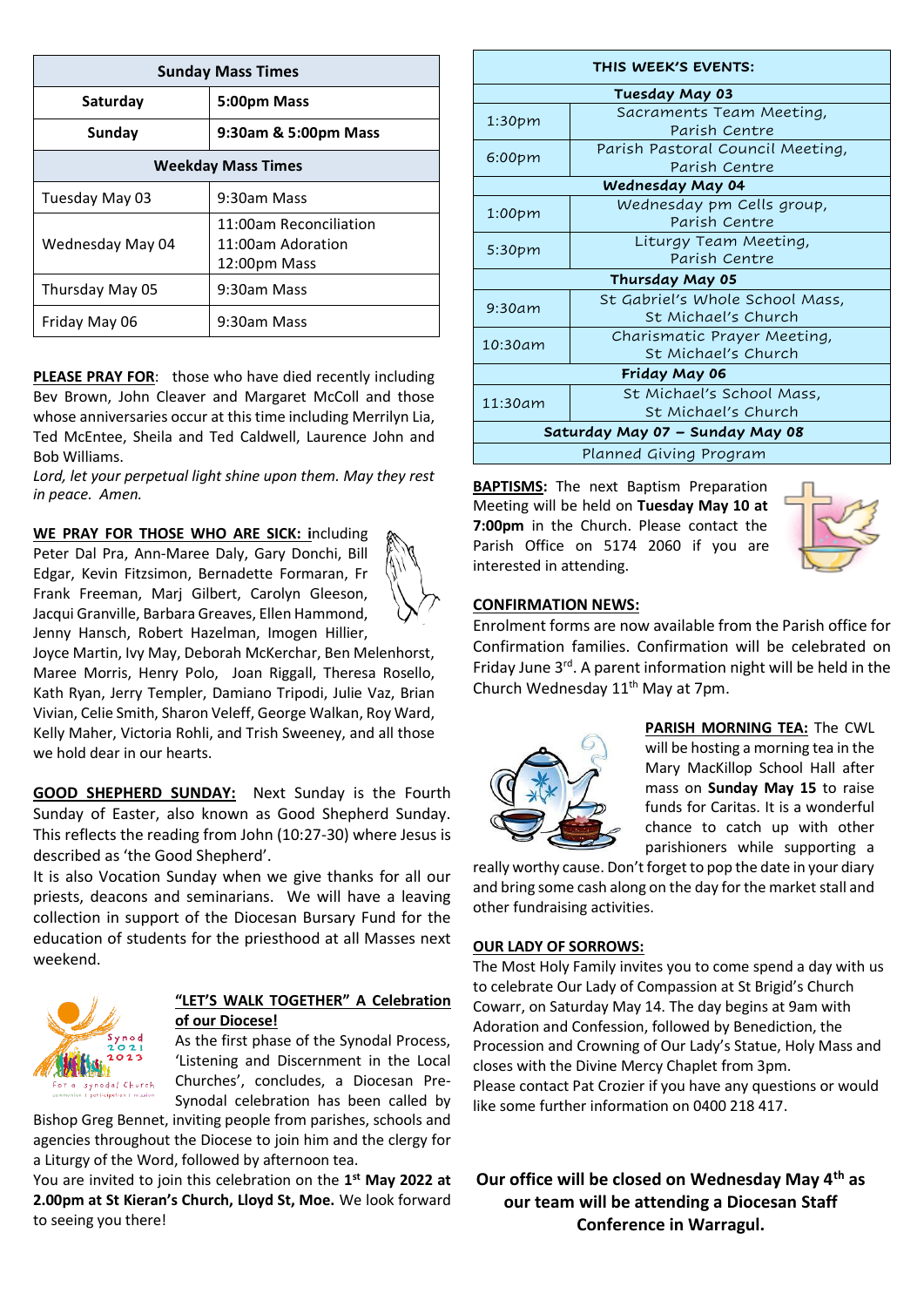#### **WALKING IN THE SPIRIT:**

*National Prayer Pilgrimage for the Plenary Council.* People across the country are invited to participate in a national prayer pilgrimage as the Catholic Church in Australia prepares for the Second Assembly of the 5th Plenary Council of Australia in Sydney from 3-9 July.

We pray for the Holy Spirit's guidance and grace for the Members who will gather and also for ourselves and the Church, that we may have the courage to follow where God is leading us.

Access Walking in the Spirit Prayer Resources at: [www.plenarycouncil.catholic.org.au/walkinginthespirit](http://www.plenarycouncil.catholic.org.au/walkinginthespirit)



**TRINITY FAMILIES:** Trinity Families is the Diocese of Sale's charitable fund which does magnificent work providing support for programs which aid families in need of



welfare services. Programs funded include family counselling services, parenting programs, suicide prevention, respite care, drug and alcohol programs and emergency accommodation. Trinity Families could do much more if it had more financial resources and that is why we need you to respond positively to the annual appeal in our parishes during the month of May. More details will be available in the coming weeks.



For 75 years, the support of Christian refugees has been a major pillar of the work of Aid to the Church in Need (ACN). Today

ACN AUSTRALIA ACN is supporting displaced Catholic families by attending to basic needs such as food and medicine, but these families also hunger for the healing power of the sacraments and the pastoral support of the Church. As such, the help we provide is not only material. Our support of priests, sisters, and catechists all work to build up the faith and to offer help and consolation to those in desperate need. Can you give hope to Christian refugees today? Visit [www.aidtochurch.org/refugees.](http://www.aidtochurch.org/refugees)

#### **STEWARDSHIP MATTERS:**

*"Peter was distressed that Jesus had said to him a third time, 'Do you love me?' and he said to him, 'Lord, you know everything; you know that I love you.' Jesus said to him, 'Feed my sheep.'" (John 21:17)*

All of us are challenged to show our love for Jesus and others. Discern how God is calling you to use your time in prayer, your talent in charitable works and your treasure to assist those who in need. Remember that giving is an act of worship and helps

advance the mission of our parish and greater



**Gospel** Jn 21:1-9 *(continued from page 4)*

After the meal Jesus said to Simon Peter, 'Simon son of John, do you love me more than these others do?' He answered, 'Yes Lord, you know I love you.' Jesus said to him, 'Feed my lambs.' A second time he said to him, 'Simon son of John, do you love me?' He replied, 'Yes, Lord, you know I love you.' Jesus said to him, 'Look after my sheep.' Then he said to him a third time, 'Simon son of John, do you love me?' Peter was upset that he asked him the third time, 'Do you love me?' and said, 'Lord, you know everything; you know I love you.' Jesus said to him, 'Feed my sheep'.

'I tell you most solemnly, when you were young you put on your own belt and walked where you liked; but when you grow old you will stretch out your hands, and somebody else will put a belt round you and take you where you would rather not go.'

In these words he indicated the kind of death by which Peter would give glory to God. After this he said, 'Follow me.'

|                        | Rosters for May 07 & 08, 2022 |                                     |                  | 4 <sup>th</sup> Sunday of Easter, Year C |                                   |  |
|------------------------|-------------------------------|-------------------------------------|------------------|------------------------------------------|-----------------------------------|--|
|                        |                               | Lector                              | Commentator      | Usher/Welcomer                           | <b>Musicians</b>                  |  |
| <b>Saturday May 07</b> | 5:00 <sub>pm</sub>            | A Taylor                            | <b>B</b> Purcell | A Ryan                                   | Jane & Simon                      |  |
| <b>Sunday May 08</b>   | 9:30am                        | C McLure/R Diaz                     | M Wilkinson      | M Rigg & M Blanchard                     | Jane & Simon                      |  |
| <b>Sunday May 08</b>   | 5:00 <sub>pm</sub>            | S Luscombe                          | M Noone          | C Hill                                   | Jane & Simon                      |  |
| Mick's Kitchen:        |                               | 5 <sup>th</sup> May McLaughlin Team |                  |                                          | 12 <sup>th</sup> May Moretti Team |  |